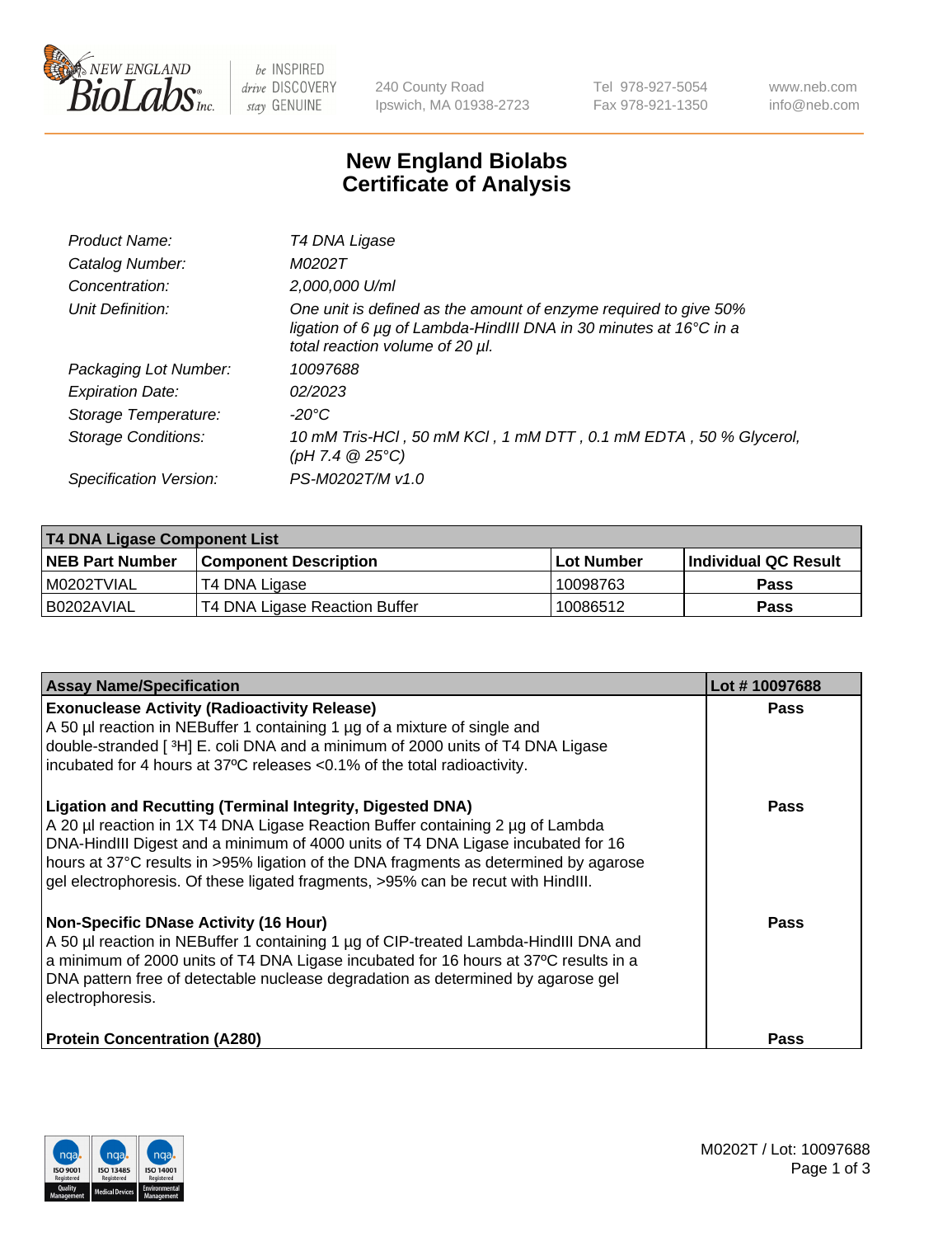

be INSPIRED drive DISCOVERY stay GENUINE

240 County Road Ipswich, MA 01938-2723 Tel 978-927-5054 Fax 978-921-1350

www.neb.com info@neb.com

| <b>Assay Name/Specification</b>                                                                                                                                                                                                                                                                                                                                                                             | Lot #10097688 |
|-------------------------------------------------------------------------------------------------------------------------------------------------------------------------------------------------------------------------------------------------------------------------------------------------------------------------------------------------------------------------------------------------------------|---------------|
| The concentration of T4 DNA Ligase is 2 mg/ml +/- 10% as determined by UV absorption<br>at 280 nm. Protein concentration is determined by the Pace method using the<br>extinction coefficient of 57,675 and molecular weight of 55,292 daltons for T4 DNA<br>Ligase (Pace, C.N. et al. (1995) Protein Sci., 4, 2411-2423).                                                                                  |               |
| <b>Protein Purity Assay (SDS-PAGE)</b><br>T4 DNA Ligase is ≥ 95% pure as determined by SDS-PAGE analysis using Coomassie Blue<br>detection.                                                                                                                                                                                                                                                                 | <b>Pass</b>   |
| qPCR DNA Contamination (E. coli Genomic)<br>A minimum of 2000 units of T4 DNA Ligase is screened for the presence of E. coli<br>genomic DNA using SYBR® Green qPCR with primers specific for the E. coli 16S rRNA<br>locus. Results are quantified using a standard curve generated from purified E. coli<br>genomic DNA. The measured level of E. coli genomic DNA contamination is ≤ 1 E. coli<br>genome. | <b>Pass</b>   |
| <b>RNase Activity (Extended Digestion)</b><br>A 10 µl reaction in NEBuffer 4 containing 40 ng of a 300 base single-stranded RNA<br>and a minimum of 1 µl of T4 DNA Ligase is incubated at 37°C. After incubation for 16<br>hours, >90% of the substrate RNA remains intact as determined by gel electrophoresis<br>using fluorescent detection.                                                             | Pass          |
| <b>Single Stranded DNase Activity (FAM-Labeled Oligo)</b><br>A 50 µl reaction in CutSmart® Buffer containing a 20 nM solution of a fluorescent<br>internal labeled oligonucleotide and a minimum of 10,000 units of T4 DNA Ligase<br>incubated for 16 hours at 37°C yields <5% degradation as determined by capillary<br>electrophoresis.                                                                   | <b>Pass</b>   |
| <b>DNase Activity (Labeled Oligo, 3' extension)</b><br>A 50 µl reaction in CutSmart® Buffer containing a 20 nM solution of a fluorescent<br>labeled double-stranded oligonucleotide containing a 3' extension and a minimum of<br>10,000 units of T4 DNA Ligase incubated for 16 hours at 37°C yields <5% degradation<br>as determined by capillary electrophoresis.                                        | <b>Pass</b>   |
| <b>DNase Activity (Labeled Oligo, 5' extension)</b><br>A 50 µl reaction in CutSmart® Buffer containing a 20 nM solution of a fluorescent<br>labeled double-stranded oligonucleotide containing a 5' extension and a minimum of<br>10,000 units of T4 DNA Ligase incubated for 16 hours at 37°C yields <5% degradation<br>as determined by capillary electrophoresis.                                        | <b>Pass</b>   |
| Double Stranded DNase Activity (Labeled Oligo)<br>A 50 µl reaction in CutSmart® Buffer containing a 20 nM solution of a fluorescent<br>labeled double-stranded oligonucleotide containing a blunt end and a minimum of                                                                                                                                                                                      | Pass          |